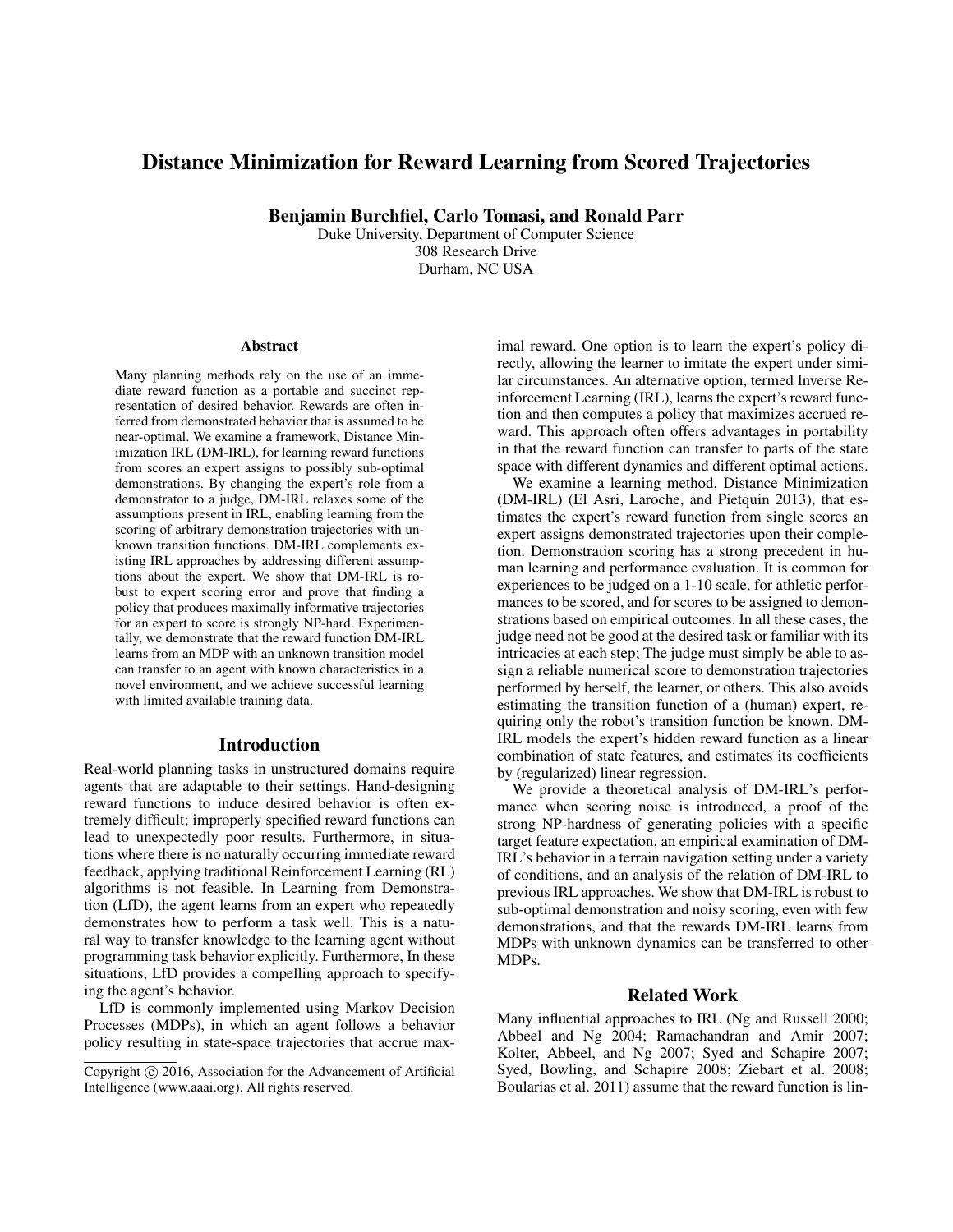ear in a set of features assigned to states and seek to match the expert's policy in feature expectation. Since rewards are a function of features, matching feature expectations implies matching expert performance. Other approaches learn a mapping from features to reward function directly without going through feature expectations—by minimizing some measure of loss (Ratliff, Bagnell, and Zinkevich 2006; Ratliff et al. 2007; Levine, Popovic, and Koltun 2011). Either way, although some formulations of IRL model noise in expert demonstrations (Ratliff, Bagnell, and Zinkevich 2006), suboptimal demonstrations may lead to suboptimal behavior, potentially dramatically suboptimal behavior depending upon the IRL method being employed.

In active IRL, the learner queries the expert for the optimal action to take from a given state (Lopes, Melo, and Montesano 2009; Akrour et al. 2013), thereby reducing the number of demonstrations required for learning. Closely related to DM-IRL in its setting, Daniel *et al.* (Daniel et al. 2014) propose an active learning method that produces trajectories for an expert to score and learns a function that predicts the score for a whole trajectory. They then search for a policy directly, without computing the reward function. In contrast, and like conventional IRL, DM-IRL (El Asri, Laroche, and Pietquin 2013) learns an immediate state reward function.

A fundamental difference exists between DM-IRL and traditional IRL approaches. While most IRL methods attempt to learn a reward function that explains observed behavior, DM-IRL directly attempts to regress the expert's actual reward function. A learned reward function may perfectly explain observed behavior, but still fail to generalize; this is not an issue if the expert's actual reward function is learned. Table 1 provides more comparisons of DM-IRL and traditional IRL.

#### Method

A discrete, finite MDP is a tuple  $(S, A, T, D, \gamma, R)$  where  $S$  is a finite set of states and  $A$  is a finite set of actions.  $T(s, a)$  is the state transition function which, given a current state and an action, returns a probability distribution over possible next states.  $D$  is a probability distribution over possible starting states,  $s_0$ , which we assume to be fixed, and  $\gamma \in [0, 1)$  is the discount factor which causes future rewards to be weighted less.  $R(s) \mapsto \mathbb{R}$  is the immediate reward for being in state s.

The feature function  $\phi : S \to \mathbb{R}^k$  maps a state to a kdimensional feature vector. We assume that there exist unknown, true reward weights  $\breve{\mathbf{w}} \in \mathbb{R}^k$  and a true reward function linear in the features,  $\breve{R}(s) = \breve{\mathbf{w}}^T \boldsymbol{\phi}(s)$ .

A policy  $\pi$  maps states to distributions over actions. Its expected value with respect to  $\breve{w}$  is

$$
V_{\pi} = E\left[\sum_{t=0}^{\infty} \gamma^{t} \breve{R}(s_{t}) | \pi\right]
$$
  
=  $\breve{w}^{T} \sum_{t=0}^{\infty} \gamma^{t} E[\phi(s_{t}) | \pi].$  (1)

We can simplify this expression further by defining the *dis-*

*counted feature expectations*

$$
\mu(\pi) = \sum_{t=0}^{\infty} \gamma^t E[\phi(s_t) | \pi] \in \mathbb{R}^k
$$
  
so that  $V_{\pi} = \check{\mathbf{w}}^T \mu(\pi)$ . (2)

The optimal policy with respect to reward vector w is

$$
\pi_{\mathbf{w}}^* = \arg \max_{\pi} \mathbf{w}^T \boldsymbol{\mu}(\pi).
$$

### Distance Minimization Inverse RL (DM-IRL)

Rather than requiring an expert to perform a desired task optimally, DM-IRL assumes that the expert is capable of assigning numerical scores to demonstrations. These trajectory returns, similar in concept to scores a judge might assign an Olympic performance or a food critic might assign to a dish, constitute the signal from which DM-IRL infers the reward function. We also assume that the learner has access to the *trajectories* for each demonstration—sequences of state-action pairs.

The goal is to infer the weights  $\hat{w}$  of a plausible reward function  $\hat{R}(s) = \hat{\mathbf{w}}^T \phi(s)$  to explain the expert's scores. Let

$$
\boldsymbol{\psi}(\tau_i) = \sum_{t=0}^{|\tau_i|-1} \gamma^t \boldsymbol{\phi}(s_t(\tau_i))
$$

be the "discounted accrued features" for trajectory  $\tau_i$  where  $s_t(\tau_i)$  denotes the state occurring at time t in  $\tau_i$ . We assume the true trajectory scores to be

$$
v_i = \sum_{t=0}^{|\tau_i|-1} \gamma^t \breve{\mathbf{w}}^T \phi(s_t(\tau_i))
$$
  
= 
$$
\breve{\mathbf{w}}^T \sum_{t=0}^{|\tau_i|-1} \gamma^t \phi(s_t(\tau_i))
$$
  
= 
$$
\breve{\mathbf{w}}^T \psi(\tau_i).
$$

Since the same reward weight vector appears in the immediate reward function and in the trajectory score function, we can determine the former if we can estimate the weights for the latter.

Scores produced by human judges may be noisy for reasons including intrinsic inconsistency, judging bias, or score quantization. Such quantization may derive from scoring rules imposed on the judges, such as food ratings of one to five stars. This rounding introduces additive error bounded by half the width of the quantization bins. We collect the scores  $\tilde{v}_i = v_i + \eta_i$  from the expert—marred by noise  $\eta_i$ from the aforementioned causes—into a vector  $\tilde{v}$ . For the remainder of this paper, we denote true (non-noisy) scores ˘v.

We note that DM-IRL requires the score provided by the expert to approximate the sum of the expert's (hidden) immediate rewards. This is the natural counterpart to the assumption made in RL and IRL, that the quantity we wish to maximize is the (discounted) sum of rewards in an MDP. If traditional IRL is applied to an expert who is not maximizing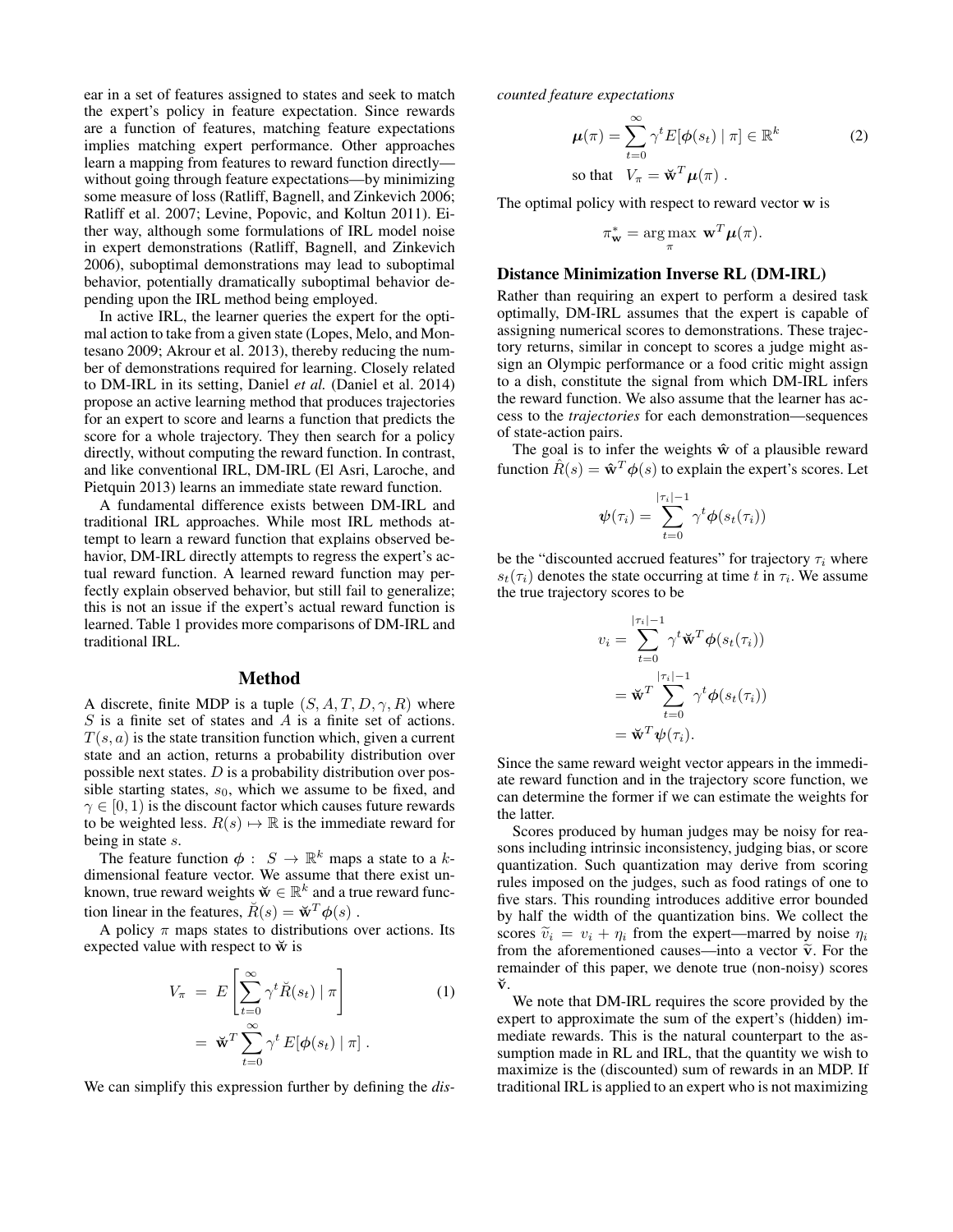their internal sum of rewards, it will fail to learn an appropriate policy. This is easy to see as solving an MDP for  $\pi^*$ explicitly finds the policy that maximizes the expected discounted sum of rewards. Thus, similar to all existing RL and IRL methods that make use of MDPs, DM-IRL is applicable only to situations where maximizing the expected sum of rewards is the desired behavior.

Given r input trajectories and k features, define an  $r \times k$ matrix M whose rows  $\mathbf{m}_i^T = \boldsymbol{\psi}(\tau_i)^T$  hold discounted trajectory feature sums. We compute the estimate  $\hat{w}$  by linear regression:

$$
\hat{\mathbf{w}} = \underset{\mathbf{w}}{\arg\min} \, ||M\mathbf{w} - \tilde{\mathbf{v}}||,
$$

where  $\| \cdot \|$  could be the 2-norm for noisy problems, or  $\infty$ norm for deterministic domains.

#### Learning from Noisy Scores

We now examine the effects of scoring noise on the learned solution. Because DM-IRL does not make any assumptions on the distribution from which demonstration trajectories are drawn, finite sample analysis is not feasible. Since the expert may not be performing the trajectories herself and may not have any control over the policy executed by the demonstrator, there are not many plausible assumptions that could be made that would lead to a satisfying finite sample analysis. Instead, we bound the sub-optimality (with respect to the true value function) of the policy that is optimal with respect to the learned reward function. Three things contribute to this bound: 1) the maximum norm of the *empirical* regression error, 2) the maximum noise in the reviewer score, and 3) the proximity of the optimal policy's feature distribution to the convex hull of the training data. This provides a useful *a posteriori* bound since all but the expert scoring noise are easily calculated after the algorithm is run. We could use  $L_{\infty}$  regression to couple the regression perfectly with the analysis. In our experiments, however, we take the typical approach of using  $L_2$  regression for its computational efficiency and greater robustness to outliers than  $L_{\infty}$ .

The *true evaluation function*  $\check{e}(\mathbf{p})$  maps a point, **p**, in k dimensional feature space to a score corresponding to the desirability of p,

$$
\breve{e}(\mathbf{p}) = \breve{\mathbf{w}}^T \mathbf{p} \,, \tag{3}
$$

and the *learned evaluation function* is

$$
\hat{e}(\mathbf{p}) = \hat{\mathbf{w}}^T \mathbf{p}.\tag{4}
$$

We use (3) to rewrite the state reward function, trajectory score function, and value function:

$$
\breve{R}(s) = \breve{\mathbf{w}}^T \boldsymbol{\phi}(s) = \breve{e}(\boldsymbol{\phi}(s))
$$
 (5)

$$
v(\tau) = \mathbf{\breve{w}}^T \boldsymbol{\psi}(\tau) = \breve{e}(\boldsymbol{\psi}(\tau))
$$
 (6)

$$
V_{\pi}(D) = \mathbf{\breve{w}}^T \boldsymbol{\mu}(\pi) = \breve{e}(\boldsymbol{\mu}(\pi)). \tag{7}
$$

Let  $\delta = ||\mathbf{\tilde{v}} - \mathbf{\tilde{v}}||_{\infty}$  be the largest magnitude scoring noise introduced by the expert and  $\epsilon = ||M\hat{\mathbf{w}} - \tilde{\mathbf{v}}||_{\infty}$  be the  $L_{\infty}$ regression error. Any point  $p$  in the row space of  $M$  may be written as a linear combination of the rows of  $M$ , and if rank  $(M) > r$  there are infinitely many choices of combination coefficients for any such p. One choice that facilitates

the derivation of bounds is a solution to the following  $LP<sup>1</sup>$ .

$$
\min_{\alpha_1,\dots,\alpha_r} \sum_{i=1}^r \alpha_i
$$
\nsuch that

$$
\mathbf{p} = \sum_{i=1}^{r} \alpha_i \mathbf{m_i}^T \quad \text{and} \quad \alpha_i \ge 0 \quad \forall i \in \{1, ..., r\} .
$$

Theorem 1. *Let* p *be a point in the row space of* M*. Let*  $\alpha = \sum_{i=1}^r \alpha_i$  *as determined by solving problem (8). The learner's evaluation error of* p *is bounded as* <sup>2</sup>

$$
|\breve{e}(\mathbf{p}) - \hat{e}(\mathbf{p})| \le \alpha(\delta + \epsilon).
$$

Proof: The true score for p is

$$
\breve{e}(\mathbf{p}) = \breve{\mathbf{w}}^T \mathbf{p} = \breve{\mathbf{w}}^T \sum_{i=1}^r \alpha_i \mathbf{m_i}^T
$$

$$
= \sum_{i=1}^r \alpha_i \breve{\mathbf{w}}^T \mathbf{m_i}^T = \sum_{i=1}^r \alpha_i \breve{v}_i
$$

.

By definition, the learner's score for point p is

$$
\hat{e}(\mathbf{p}) = \hat{\mathbf{w}}^T \mathbf{p} = \hat{\mathbf{w}}^T \sum_{i=1}^r \alpha_i \mathbf{m_i}^T.
$$

Furthermore, by the definition of regression error,  $\epsilon$ 

$$
\widetilde{v}_i - \epsilon \leq \hat{\mathbf{w}}^T \mathbf{m_i}^T \leq \widetilde{v}_i + \epsilon \ \forall i \in \{1, ..., r\}
$$

and thus

$$
\sum_{i=1}^r \alpha_i(\widetilde{\mathbf{v}} - \epsilon) \leq \hat{\mathbf{w}}^T \sum_{i=1}^r \alpha_i \mathbf{m_i}^T \leq \sum_{i=1}^r \alpha_i(\widetilde{\mathbf{v}} + \epsilon).
$$

We want to recover a bound on the error  $|\check{e}(\mathbf{p}) - \hat{e}(\mathbf{p})|$  so

$$
|\check{e}(\mathbf{p}) - \hat{e}(\mathbf{p})| = \left| \sum_{i=1}^{r} \alpha_i \check{v}_i - \hat{\mathbf{w}}^T \sum_{i=1}^{r} \alpha_i \mathbf{m_i}^T \right|
$$
  
\n
$$
\leq \left| \sum_{i=1}^{r} \alpha_i \check{v}_i - \sum_{i=1}^{r} \alpha_i \widetilde{v}_i \right| + \sum_{i=1}^{r} \alpha_i \epsilon
$$
  
\n
$$
\leq \sum_{i=1}^{r} \alpha_i \delta + \sum_{i=1}^{r} \alpha_i \epsilon = \sum_{i=1}^{r} \alpha_i (\delta + \epsilon)
$$
  
\n
$$
= \alpha(\delta + \epsilon). \quad \Box
$$

**Theorem 2.** Let  $\pi^*_{\tilde{\mathbf{w}}}$  denote the optimal policy with respect to the true reward vector  $\breve{w}$  and let  $\pi^*_{\hat{w}}$  *denote the optimal* policy with respect to the learned reward vector  $\hat{\mathrm{w}}$ . If  $\hat{\mu}(\pi^*_{\breve{\mathrm{w}}})$ and  $\mu(\pi^*_{\hat{\mathbf{w}}})$  both lie inside the convex hull of the rows of  $\check{M}$ , *then*

$$
V_{\pi_{\tilde{\mathbf{w}}}^*} - V_{\pi_{\tilde{\mathbf{w}}}^*} \leq 2(\delta + \epsilon).
$$

<sup>&</sup>lt;sup>1</sup>The constraint on the sign of each  $\alpha_i$  is without loss of generality if for every discounted trajectory feature sum and score we also add the negation of both feature sum and score to the training set. In practice, features are often constrained to have only positive values in which case this is not required.

 ${}^{2}L_{\infty}$  regression can also be employed to explicitly minimize  $\epsilon$ when solving for  $\hat{\mathbf{w}}$ .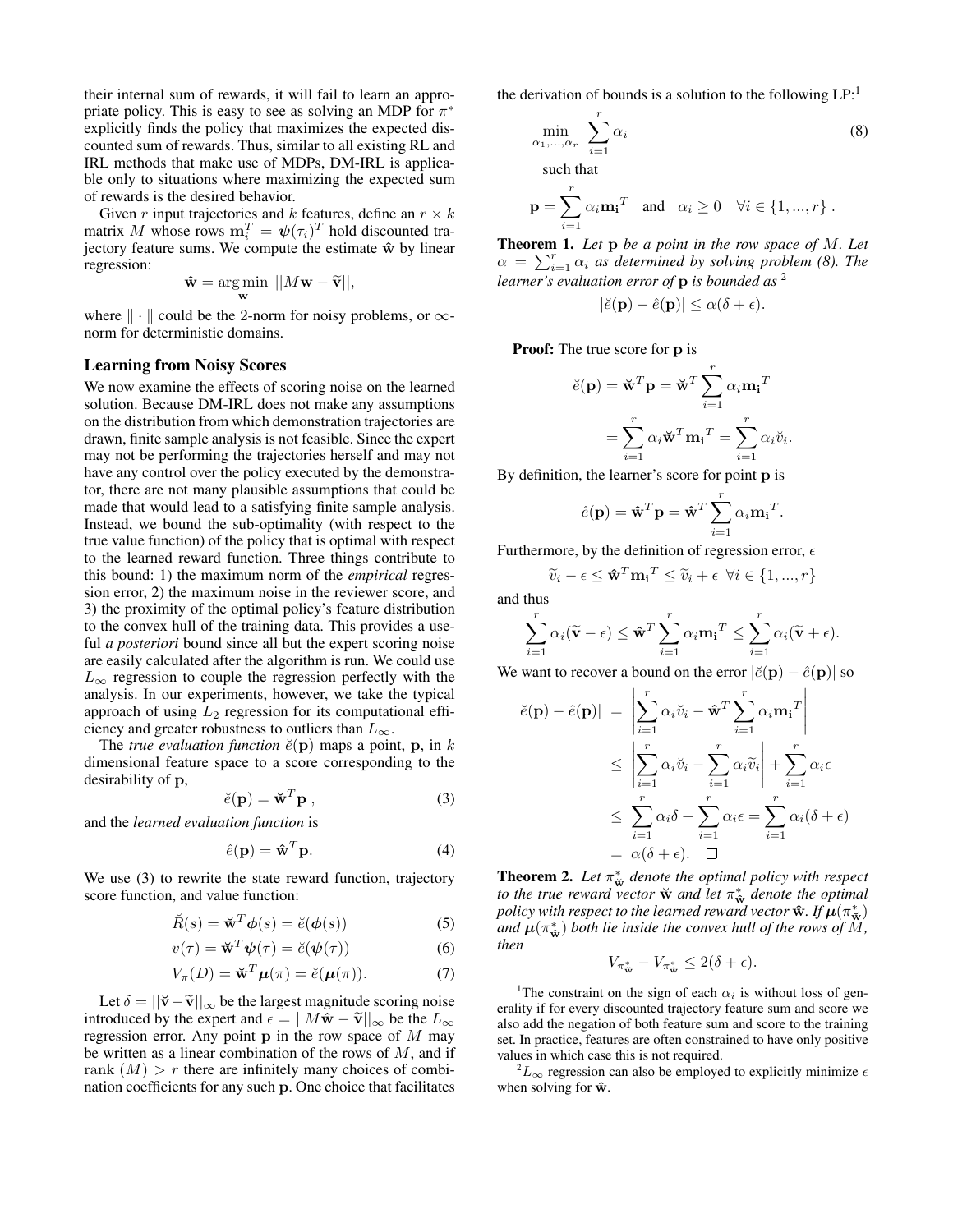|                                    | DM-IRL                           | <b>TRADITIONAL IRL</b>                            |
|------------------------------------|----------------------------------|---------------------------------------------------|
| <b>EXPERT REQUIREMENTS</b>         | <b>SCORES TRAJECTORIES</b>       | PERFORMS TRAJECTORIES                             |
| <b>OPTIMALITY ASSUMPTION</b>       | <b>NEAR-OPTIMAL SCORER</b>       | NEAR-OPTIMAL DEMONSTRATOR                         |
| <b>MDP REQUIREMENTS</b>            | SOLVE ONCE AFTER $R(s)$ is found | SOLVE TO FIND $R(s)$ , THEN SOLVE TO FIND $\pi^*$ |
| <b>TRANSITION FUNCTIONS NEEDED</b> | LEARNER'S                        | LEARNER'S AND EXPERT'S                            |
| <b>LEARNED REWARD FUNCTION</b>     | THE EXPERT'S                     | <b>INDUCES EXPERT'S BEHAVIOR</b>                  |

**Proof:** We apply Theorem 1, noting that  $\alpha \leq 1$  due to the assumption that  $\pi^*_{\mathbf{w}}$  and  $\pi^*_{\mathbf{w}}$  lie in the convex hull of the rows of  $M$ . Thus,

$$
\begin{aligned} |\breve{e}(\pmb{\mu}(\pi_{\breve{\mathbf{w}}}^*)) - \hat{e}(\pmb{\mu}(\pi_{\breve{\mathbf{w}}}^*))| \leq \delta + \epsilon \\ & \text{and} \\ |\breve{e}(\pmb{\mu}(\pi_{\hat{\mathbf{w}}}^*)) - \hat{e}(\pmb{\mu}(\pi_{\hat{\mathbf{w}}}^*))| \leq \delta + \epsilon. \end{aligned}
$$

Due to the optimality of  $\pi^*_{\hat{\mathbf{w}}}$  with respect to  $\hat{\mathbf{w}}$ ,

$$
\hat{e}(\mu(\pi_{\tilde{\mathbf{w}}}^*)) \leq \hat{e}(\mu(\pi_{\hat{\mathbf{w}}}^*)).
$$

And so, from equation (7),

$$
V_{\pi_{\mathbf{w}}^*} - V_{\pi_{\mathbf{w}}^*} = \breve{e}(\mu(\pi_{\mathbf{w}}^*)) - \breve{e}(\mu(\pi_{\mathbf{w}}^*))
$$
  
\n
$$
\leq [\hat{e}(\mu(\pi_{\mathbf{w}}^*)) + (\delta + \epsilon)] - [\hat{e}(\mu(\pi_{\mathbf{w}}^*)) - (\delta + \epsilon)]
$$
  
\n
$$
\leq [\hat{e}(\mu(\pi_{\mathbf{w}}^*)) + (\delta + \epsilon)] - [\hat{e}(\mu(\pi_{\mathbf{w}}^*)) - (\delta + \epsilon)]
$$
  
\n
$$
= 2(\delta + \epsilon). \quad \Box
$$

#### Learning from Limited Trajectories

With  $k$  features, DM-IRL requires at least  $k$  linearly independent trajectories to ensure rank  $M > k$  and a unique solution. In complex domains,  $k$  may be large, and it may not be clear *a priori* exactly which subset of all features is informative. It may thus be desirable to include a large pool of features but still require few trajectories to be scored. In our experiments, we use LASSO (Tibshirani 1996),

$$
\mathbf{\hat{w}} = \underset{\mathbf{w}}{\arg\min} \ \vert\vert M\mathbf{w} - \widetilde{\mathbf{v}} \vert\vert_2 + \lambda \vert\vert \mathbf{w} \vert\vert_1 \;,
$$

to infer  $\hat{\mathbf{w}}$  when rank  $M \leq k$ . By using  $L_1$  regularization as a computationally efficient proxy for  $L_0$  regularization, LASSO tends to sharply reduce the number of non-zero elements in the solution vector. While in general the parameter  $\lambda$  may have to be set by cross-validation, we obtained good results in our experiments by manually setting  $\lambda$  to a small value<sup>3</sup> relative to the expert scores.

#### Hardness of Targeted Policy Feature Expectations

Because the demonstrator and scorer are decoupled, DM-IRL allows the learner to create trajectories for the expert to score. This ability seems particularly compelling in trajectory-limited situations in which the demonstrator may wish to create trajectories with feature expectations unlike those previously seen. Unfortunately, it has been previously shown that finding a policy such that  $\mu(\pi) = x$ , where  $\mathbf{x} \in \mathbb{R}^k$  is a specific feature target, is weakly NP-Complete by reduction from the subset-sum problem (Chatterjee, Majumdar, and Henzinger 2006). We strengthen this result and prove that

**Theorem 3.** *Finding a policy such that*  $\mu(\pi) = x$  *is strongly NP-Hard.*

**Proof:** We show that 3-SAT reduces to finding  $\mu(\pi) = x$ on some MDP. Given an instance of 3-SAT (Karp 1972) with  $n$  clauses and  $m$  variables, create an MDP as follows: 1) Define  $m$  features with feature  $i$  corresponding to the  $ith$ variable in the 3-SAT instance.

2) Create a starting state,  $s_0$ , with all 0 features.

3) For each clause  $c_i$ , create state  $s_{c_i}$ , all with all 0 features and  $P(s_{c_i}|s_0) = \frac{1}{n}$ .

4) Create 3 states for each clause, 1 for each variable occurring in that clause,  $s_{ci}^{vj}, s_{ci}^{vk}, s_{ci}^{vl}$ . For each such state, if the variable is negated in that particular clause, set the corresponding feature for that variable equal to 1, otherwise set the corresponding feature to  $-1$ . Set all other features to 0. Each  $s_{ci}$  has three actions defined that deterministically transition to one of  $\{s_{ci}^{vj}, s_{ci}^{vk}, s_{ci}^{vl}\}.$ 

5) Create a state,  $s_{vh}$ , for each variable  $h \in \{1, ..., m\}$ . Each such state has all 0 features. Each  $s_{ci}^{vh} \forall i \in \{1, ..., n\} \forall h \in$  $\{1, ..., m\}$  has a single deterministic transition to  $s_{vh}$ .

6) Create 2 more states,  $s_{vh}^+$  and  $s_{vh}^-$ , for each variable  $h \in \{1, ..., m\}$ . For each positive state, set the feature corresponding to variable  $h$  to 1 and for each such negative state set the corresponding feature to  $-1$ . Each  $s_{vh}$  has 2 actions which deterministically transition to  $s_{vh}^+$  and  $s_{vh}^-$ .

7) Create a single absorbing state,  $s_E$ , with all 0 features that transitions to itself with probability 1 regardless of the action taken.

**8**) Let 
$$
\gamma = 1
$$
.

Given such a construction, finding a solution to the resulting MDP such that  $\mu(\pi, s_0) = \overline{0}$  yields a solution to the 3-SAT instance. Furthermore, any solution to the 3-SAT instance yields a policy  $\pi$  such that  $\mu(\pi, s_0) = \overline{0}$ . Thus, 3-SAT reduces to finding a policy such that  $\mu(\pi, s_0) = 0$ . The reduction also works for other target values of  $\mu(\pi)$ and/or  $\gamma$  < 1 by adjusting the feature values for the states. See Figure 2(d) for the MDP construction for a simple 2 clause instance.

## Experimental Results

Inferring a reward function from demonstration is often an ill-posed problem; there can be many (even infinitely many) reward functions consistent with a given set of demonstrations (Ng, Harada, and Russell 1999). Comparing learned reward weights directly is often uninformative as very different weight vectors may induce the same policy. Instead, we define a scoring function that evaluates estimated rewards

<sup>&</sup>lt;sup>3</sup>In our experiments,  $\lambda = 10^{-3}$ .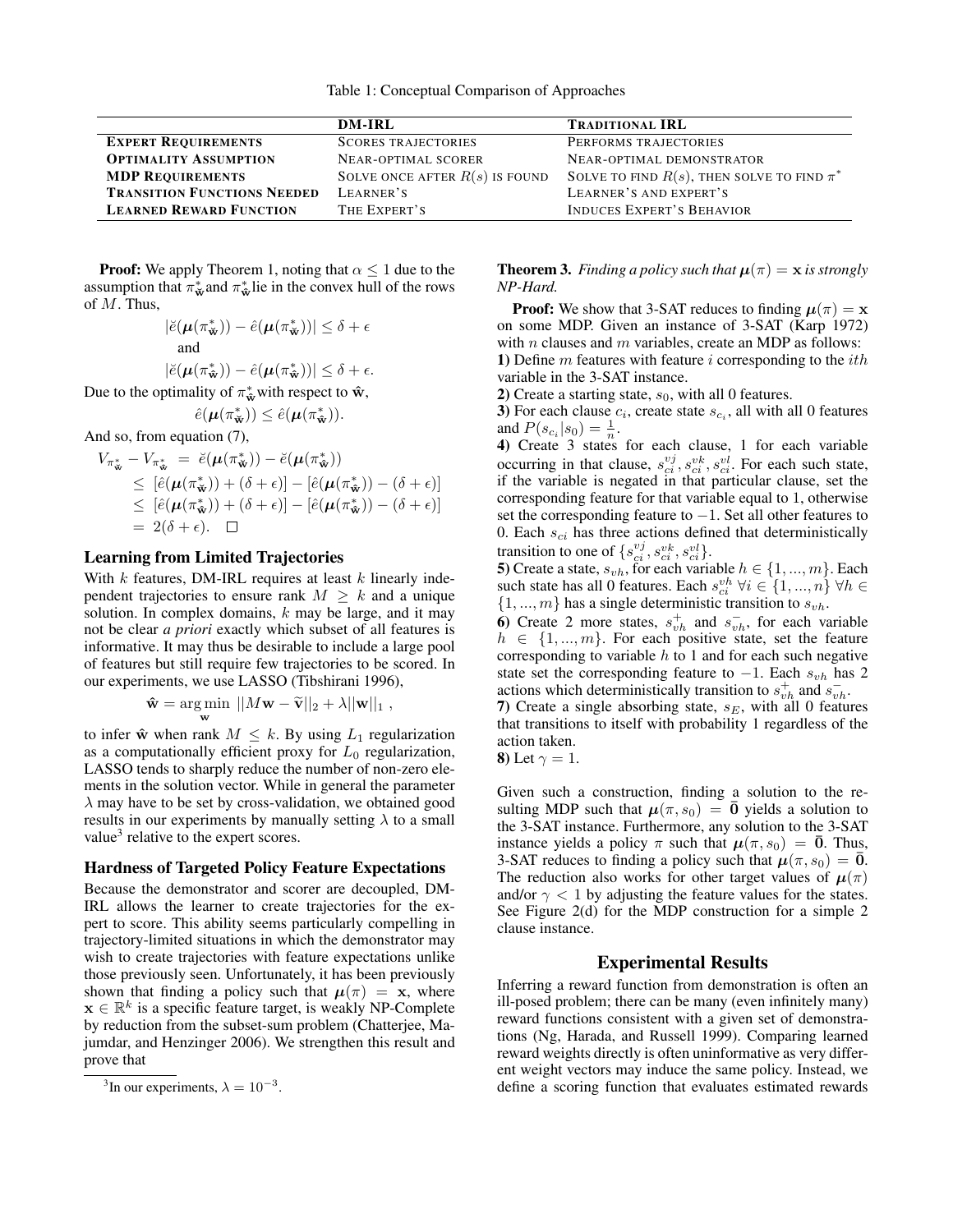

Figure 1: a) Satellite Terrain. b) Learning performance over 10 trials  $f(\hat{\mathbf{w}})$  for DM-IRL when  $\tilde{\mathbf{v}}$  is created by quantizing  $\check{\mathbf{v}}$  into a finite number of evenly spaced bins; red area is 1 standard deviation. c) Learning performance,  $f(\hat{\mathbf{w}})$ , of DM-IRL with small feature set. d) Learning performance,  $f(\hat{\mathbf{w}})$ , of LASSO regularized DM-IRL with  $\approx 63,000$  features. In c) and d), noise was added to the synthetic expert scores as  $\tilde{v}_i = \tilde{v}_i + \frac{1}{2} \sigma_i \tilde{v}_i \quad \forall i \in \{1, ..., r\}$  where  $\sigma_i$  is a random variable with value uniformly distributed between  $-n$  and  $n$  20 trials were performed hars indicate stand distributed between  $-\eta$  and  $\eta$ . 20 trials were performed, bars indicate standard error.

through the values of their induced optimal policies: $4$ 

$$
f(\hat{\mathbf{w}}) = \frac{\breve{e}(\boldsymbol{\mu}(\pi_{\hat{\mathbf{w}}}^*))}{\breve{e}(\boldsymbol{\mu}(\pi_{\hat{\mathbf{w}}}^*))}.
$$

This scoring function yields values from 0 to 1 inclusive; a score of 1 indicates performance equivalent to that of the true reward weights  $\breve{w}$ . In our evaluations we set the initial state distribution  $D$  to the uniform distribution over all states in the MDP.

A direct comparison of DM-IRL to existing methods is problematic. DM-IRL requires judging trajectories, not performing them, it is relatively agnostic to the distribution from which trajectories are drawn, makes no assumption of knowledge about the demonstrator's transition function or initial state distribution, and approximates the expert's actual reward function. Because DM-IRL is applicable to a unique set of circumstances, an apples to apples comparison with existing work is not possible. Instead, our experimental section is intended to serve as a proof of concept for DM-IRL. We apply DM-IRL to a variety of circumstances to characterize its behavior when available trajectories are limited, the number of features becomes large, and expert scoring noise grows.

#### Satellite Imagery Terrain Navigation

To evaluate DM-IRL in a real-world domain, we learn terrain navigation in satellite imagery. We discretize an overhead image into a  $45 \times 30$  grid of 25-by-25-pixel squares, each square corresponding to a state in the MDP. The resulting 1350 states were manually labeled with rewards to provide evaluation ground truth and as the basis for a synthetic expert.<sup>5</sup> As in Daniel *et al.* (Daniel et al. 2014), we produce trajectory scores by computing  $\check{v}$  and then adding noise to obtain  $\tilde{v}$ . Note that the use of a synthetic expert allows for careful control of the amounts of noise present in the scoring, making it clear how DM-IRL responds as noise increases allowing for better characterization of DM-IRL's performance.

Small Feature Pool We compute 5 features for each state, with each feature corresponding to a terrain type of either grass, tree, road, dirt, or shrub. We assign values to these features by manually segmenting small portions of the terrain corresponding to each feature type and then fitting a mixture of Gaussians with two components each for each terrain type to the pixel colors in YCbCr color space in the segment. By combining the outputs of all 5 mixture models, we obtain the probability that a given pixel in the image belongs to each of the 5 terrain types. We denote these probabilities the *pixel features*. The features for each state are the mean of the pixel features across pixels in that state. Non-regularized DM-IRL was used for this experiment.

Figure 1(b) illustrates DM-IRL performance when the expert is forced to quantize scores. This can occur when a judge is asked to rate on a fixed scale. Learning utilized 30 randomly produced trajectories, as in the experiment for Figure 1(c). While performance decreases as the number of scoring bins shrinks, even with only 5 bins DM-IRL achieves a mean  $f(\hat{\mathbf{w}})$  score of over 0.8.

Figure 1(c) shows the performance of DM-IRL on the satellite terrain domain with varying levels of noise in the expert scores. Each trajectory was generated by selecting a start state uniformly at random and then executing  $\pi_{rand}$ , a policy that selects an action at random with uniform probability in each state. Even with each trajectory score perturbed up to 100 percent ( $\eta = 2$ ), DM-IRL produces a policy almost 0.8 times as good as optimal after observing only 9 demonstrations.

<sup>&</sup>lt;sup>4</sup>This scoring function assumes that the evaluation function  $e(x)$  returns non-negative values. To ensure this, we compute  $\breve{R}(s) = \breve{w}^T \phi(s)$   $\forall s \in S$  and then subtract the minimum reward in  $\check{R}$  from all rewards. This is not a limitation of DM-IRL, but simply allows for a more convenient evaluation of learned rewards.

<sup>&</sup>lt;sup>5</sup>The scoring scheme was as follows: patches dominated by road have a reward of 10, grass a reward of 1, dirt a reward of

<sup>0,</sup> shrubs a reward of -5, and trees a reward of -10. States with a mixture of elements received an approximate average by area.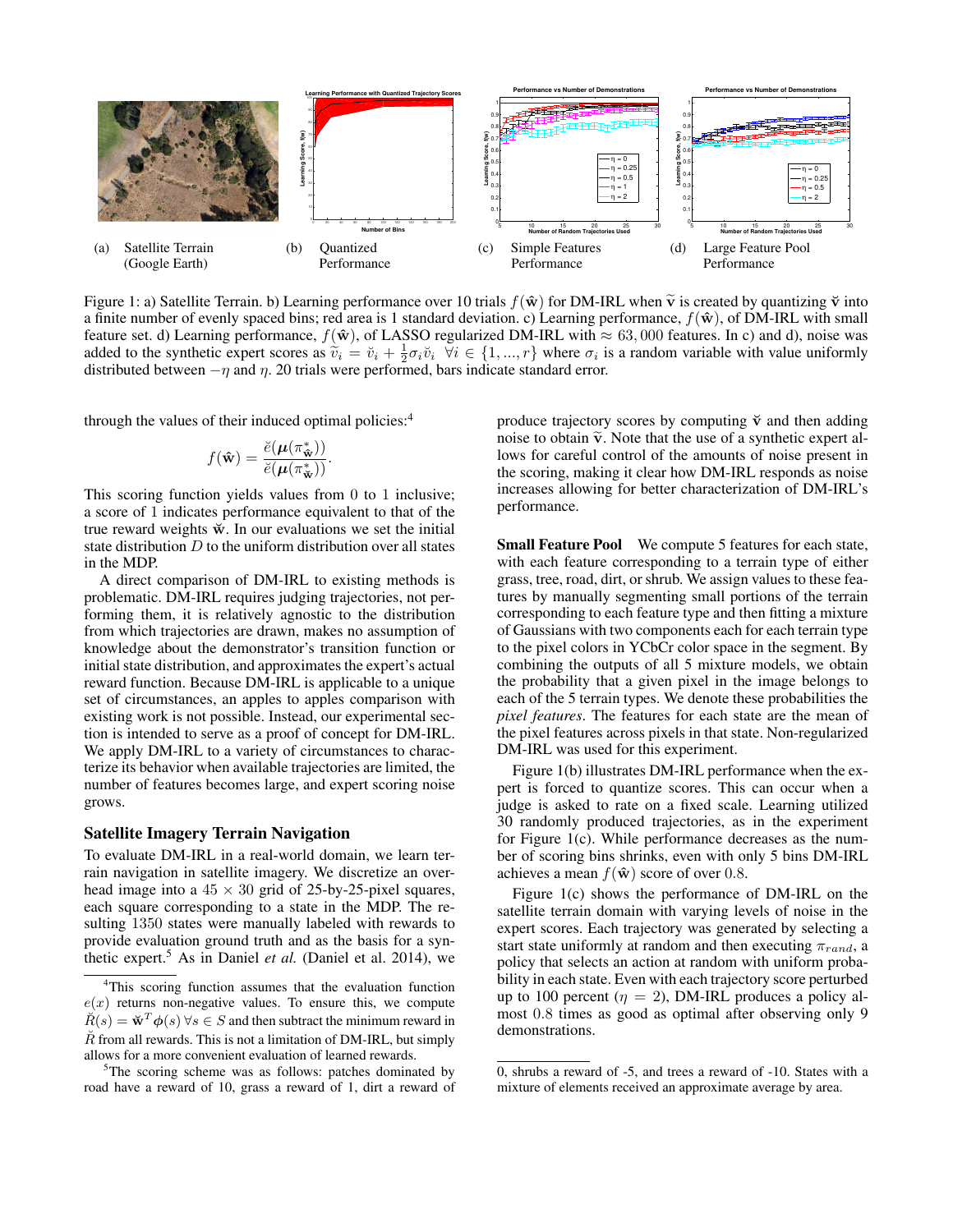

Figure 2: c) Transfer performance  $f(\hat{\mathbf{w}})$  of LASSO regularized DM-IRL with  $\approx 63,000$  features. Noise was added to the synthetic expert scores using the procedure from section 4.4.2. d) Example MDP for a 2 clause 3-SAT instance  $(v_1 \vee \neg v_2 \vee \neg v_3 \vee \neg v_4 \vee \neg v_5 \vee \neg v_6 \vee \neg v_7 \vee \neg v_8 \vee \neg v_9 \vee \neg v_1 \vee \neg v_2 \vee \neg v_3 \vee \neg v_4 \vee \neg v_5 \vee \$  $\neg v_4$ )  $\wedge (\neg v_2 \vee \neg v_3 \vee v_4)$ . Black transition arrows indicate no choice, multiple black arrows from a single state indicate uniform probability of taking any transition. Red transition arrows indicate a deterministic choice.  $\phi(s)$  is indicated in each state.

Expanded Feature Pool When the number of features is much larger, the problem is "trajectory-limited" and rank  $(M) \ll k$ , the dimensionality of the feature space. To explore this case, we use the same domain as above but with  $k \approx 63,000$ . Features consist of Gabor filters (Fogel and Sagi 1989) outputs (8 orientations and 5 scales); color histograms at multiple granularities; and 512 GIST features (Oliva and Torralba 2001). This overcomplete feature set illustrates a case where good features are not known *a priori* and we use this scenario to examine the Lasso variant of DM-IRL.

Figure 1(d) shows the results of regularized DM-IRL across varying levels of expert score noise. Because the learner had access to very few scores compared to number of features, the learner was not able to recover a perfect reward vector, even without expert noise. Nonetheless, the learner achieved  $f(\hat{\mathbf{w}}) > 0.88$  after only 30 noiselessly scored demonstrations. With moderate amounts of noise in the expert scores,  $\eta \leq 0.25$ , the learner was still able to achieve good performance. As noise increases further performance begins to drop off noticeably.

Transfer Experiment We examine the ability of DM-IRL to transfer learning from demonstrators with unknown transition functions to a new MDP with novel states and transition function. We split the terrain from section 4.2 into two halves (Figure 2 (a), (b)). On the left half, demonstrations are acquired, in a round robin fashion, from three demonstrators executing a sub-optimal policy under three differing transition functions. Demonstrator 1 becomes irrecoverably stuck in areas of trees with probability 1, demonstrator 2 can escape areas of trees with probability 0.5 at each attempt, and demonstrator 3 has a 0.5 probability to move in a random direction at every timestep. Demonstrators have a uniform distribution over starting states, execute the true optimal policy at each timestep with probability 0.75, and take the action 90 degrees clockwise from optimal with probability 0.25. The learner's transition function is deterministic (allowing up, down, left, and right movement) and performance is evaluated on the right half of the terrain. This is a very challenging learning scenario with noisy trajectory scores, sub-optimal demonstrations, an extremely small number of trajectories relative to the number of features, and requires transferring the learned reward function to a new MDP. Even so, DM-IRL is able to perform well on the unseen right terrain with a reasonable number of trajectories (Figure 2 (c)).

#### Discussion and Conclusions

IRL approaches to LfD generally require a nearly optimal expert and often assume knowledge of the expert's transition function. DM-IRL bypasses these requirements by instead requiring an expert to score example trajectories, enabling learning from scored arbitrary trajectories in tasks that are difficult for humans to execute optimally. Unlike traditional approaches to IRL, the expert scorer need not actually perform the demonstrations, which may be generated by the learner or even a third party. This can significantly reduce the teaching burden on the expert (Cakmak and Thomaz 2012). Many tasks exist that are easy for humans to judge but difficult to perform, such as athletic performance or food preparation. By using an explicit scoring signal from the expert, DM-IRL does not require the demonstrator's transition function, which may be difficult to estimate. For instance, Internet or crowd sourced data sets could be scored by an expert and used to provide training data.

Given enough linearly independent trajectories, learned reward quality degrades gracefully as noise in the expert's scoring increases and, in practice, simple  $L_1$  regularization can be an effective tool when the size of the feature space is much larger than the number of available trajectories. While DM-IRL is not a silver bullet for reward learning from demonstration, it is simple, fast, versatile, and is well suited for situations where traditional methods are not appropriate.

This material is based upon work supported by the NSF under Grant No. IIS-1208245. Any opinions, findings, and conclusions or recommendations expressed in this material are those of the author and do not necessarily reflect the views of the National Science Foundation.